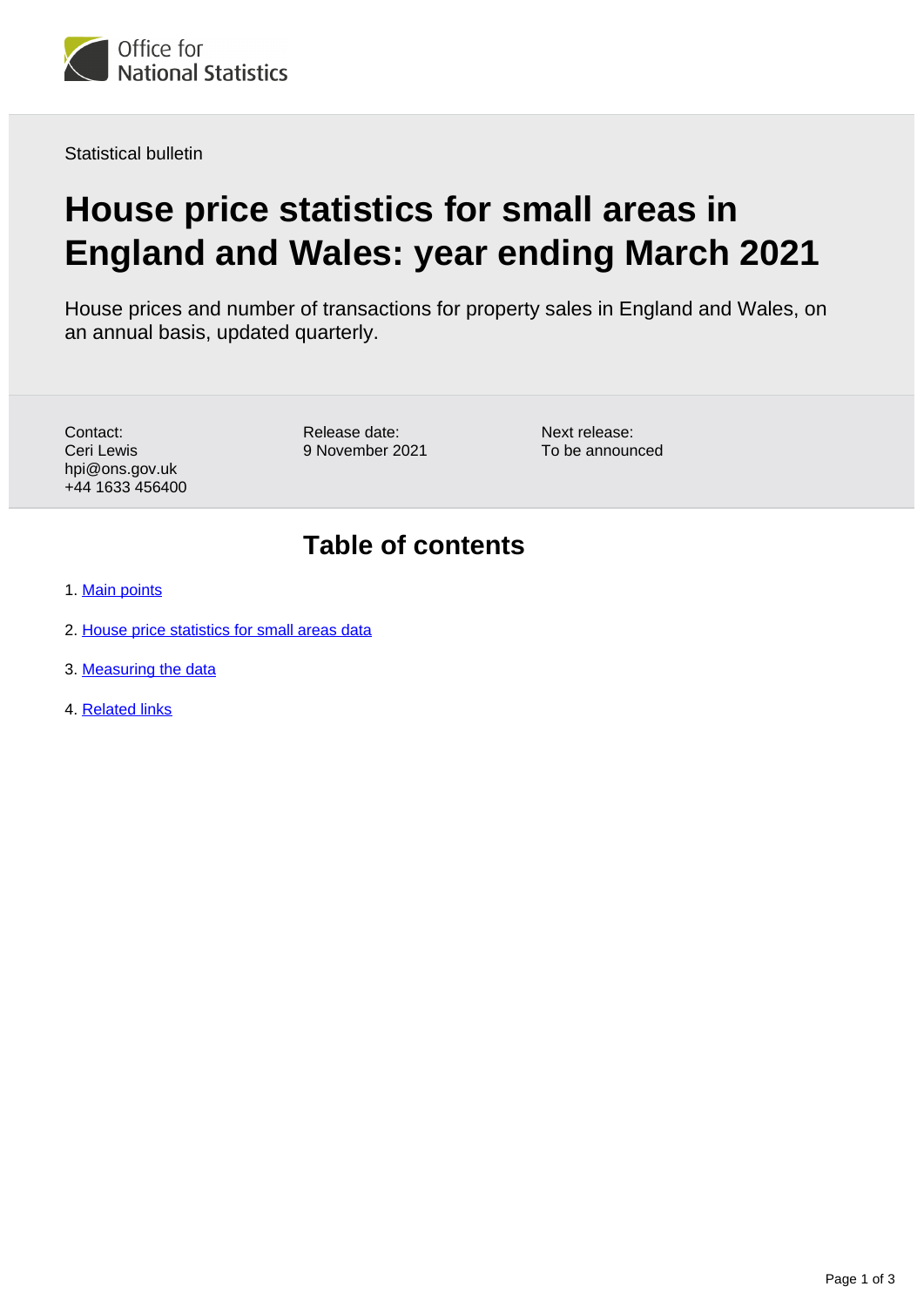# <span id="page-1-0"></span>**1 . Main points**

- The median price paid for residential properties in Lower-layer Super Output Areas (LSOAs) in England ranged from £26,000 (within Sunderland) to £7,050,000 (within Kensington and Chelsea) in the year ending March 2021.
- The median price paid for residential properties in LSOAs in Wales ranged from £46,000 (within Caerphilly) to £650,000 (within Monmouthshire) in the year ending March 2021.
- The number of residential property sales in England fell by 13.9% to 674,263 between the year ending March 2020 and the year ending March 2021, the number of residential property sales in Wales fell by 26.4% to 33,251 over the same period.
- The number of transactions of flats and maisonettes fell by more than any other property type in both England and Wales (29.2% and 41.2% respectively) between the year ending March 2020 and the year ending March 2021.

## <span id="page-1-1"></span>**2 . House price statistics for small areas data**

There are 49 datasets in total, which show house prices by property type for various geographies in England and Wales as well as the number of property transactions. Here are the most frequently downloaded datasets.

[Median house prices for administrative geographies: HPSSA dataset 9](https://www.ons.gov.uk/peoplepopulationandcommunity/housing/datasets/medianhousepricefornationalandsubnationalgeographiesquarterlyrollingyearhpssadataset09) Dataset | Released 9 November 2021 Median price paid for residential property in England and Wales, by property type and administrative geographies. Annual data, updated quarterly. [Residential property sales for administrative geographies: HPSSA dataset 6](https://www.ons.gov.uk/peoplepopulationandcommunity/housing/datasets/numberofresidentialpropertysalesfornationalandsubnationalgeographiesquarterlyrollingyearhpssadataset06) Dataset | Released 9 November 2021 Number of residential property sales in England and Wales, by property type and administrative

[Median house prices by ward: HPSSA dataset 37](https://www.ons.gov.uk/peoplepopulationandcommunity/housing/datasets/medianpricepaidbywardhpssadataset37)

geographies. Annual data, updated quarterly.

Dataset | Released 9 November 2021 Median price paid for residential property in England and Wales, by property type and electoral ward. Annual data, updated quarterly.

[Median house prices by Middle-layer Super Output Area: HPSSA dataset 2](https://www.ons.gov.uk/peoplepopulationandcommunity/housing/datasets/hpssadataset2medianhousepricebymsoaquarterlyrollingyear)

Dataset | Released 9 November 2021

Median price paid for residential property in England and Wales, by property type and Middle-layer Super Output Area (MSOA). Annual data, updated quarterly.

[Residential property sales for administrative geographies \(newly built dwellings\): HPSSA dataset 7](https://www.ons.gov.uk/peoplepopulationandcommunity/housing/datasets/numberofresidentialpropertysalesfornationalandsubnationalgeographiesnewlybuiltdwellingsquarterlyrollingyearhpssadataset07)

Dataset | Released 9 November 2021

Number of new residential property sales in England and Wales, by property type and administrative geographies. Annual data, updated quarterly.

# <span id="page-1-2"></span>**3 . Measuring the data**

Please see the **previous release** for a full glossary of terms.